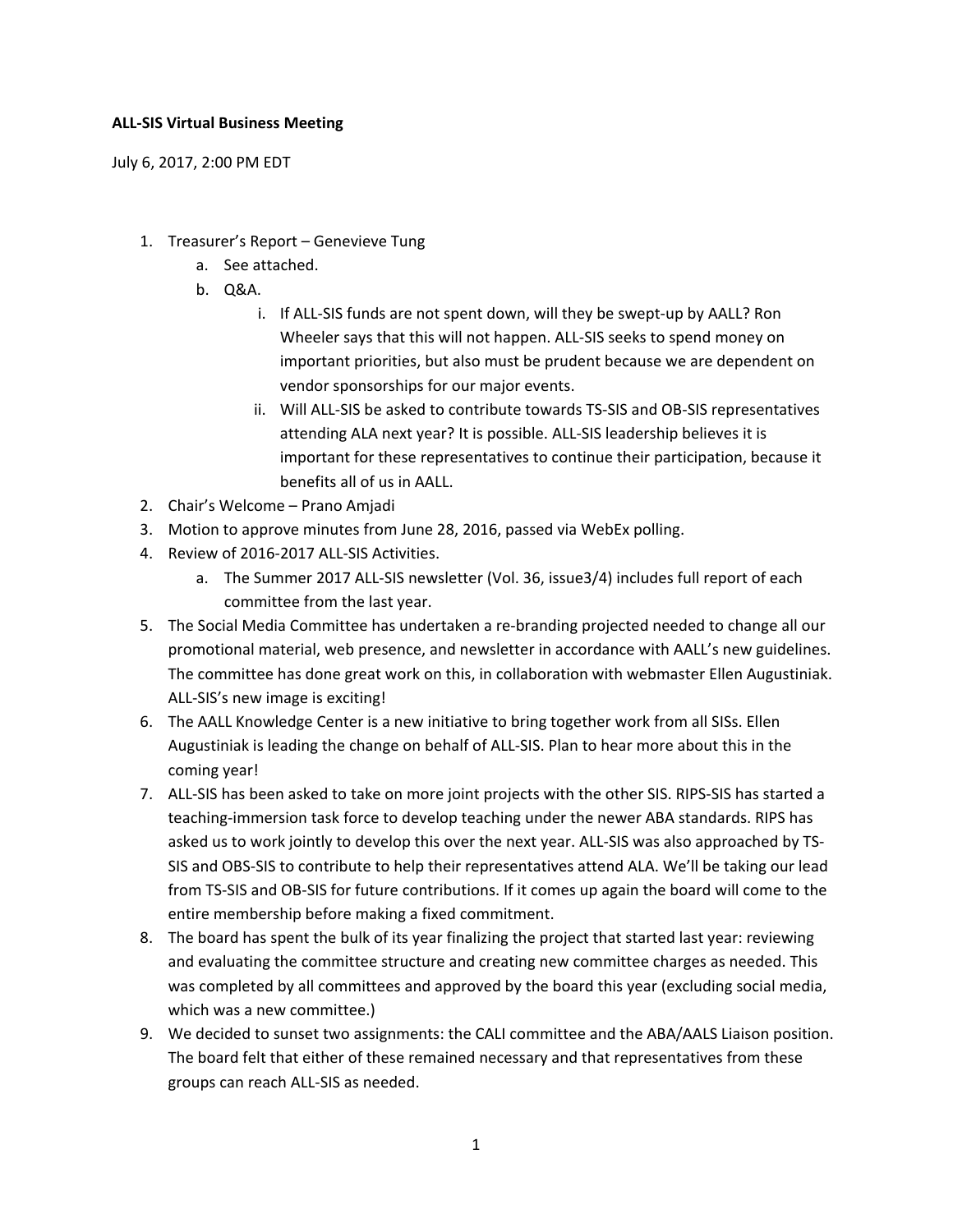- 10. The board has also retired the task force on the Best Practices of the 21st Century Law Library. The board is focused on developing these best practices in specific areas.
- 11. The Strategic Planning committee, chaired by incoming Board member Amanda Runyon, presented a draft strategic plan. The board is continuing to review and make comments. The committee was very thorough and thoughtful. Their recommendations were very specific and the board is working towards broadening those re commendations.
- 12. The Nominations committee, chaired by Marlene Harmon, came up with a wonderful slate of candidates. Genevieve Tung coordinated the election.
	- i. Anna Lawless Collins is incoming Vice-Chair/Chair Elect.
	- ii. Amanda Runyon is incoming Member at Large.
- 13. Annual Meeting Events.
	- a. ALL-SIS is charging \$10 for the second year for the reception and awards meeting at AALL. AALL has advised us to charge for that event to avoid oversubscription. This is especially helpful for us because we are providing transportation to this year's event. If people have thoughts on this, the board would love to hear from you.
	- b. The all-members breakfast event remains free for all members, and we may need to begin providing a nominal charge in the future because it is a very expensive event. ALL-SIS spends a lot of money on the annual meeting, which is unevenly distributed to members who attend. The board would like to know more about what delivers the most value to our members.
- 14. The board would also like to hear from you about what you think ALL-SIS should continue to do, what it should stop doing, and what new things ALL-SIS might want to take on? You are always welcome to contact a board member anytime. The board may also try to have a virtual town hall in mid-fall to gather more feedback, other than those who are attending the annual meeting.
- 15. What can you do for ALL-SIS?
	- a. Continue being a member! ALL-SIS is fortunate to have as many members as we do, but as funding grows tighter at many schools, this may be money coming from your own pocket. ALL-SIS really values your membership.
	- b. Update your AALL profile, including your picture. As ALL-SIS does more work virtually, it is really helpful to have a face to associate with your name.
	- c. Please use our discussion list on My Communities! You should all feel free to use it to share questions and ideas. Also, put out wonderful things you've discovered! As we all work with fewer resources, it's great to have things brought to your attention.
	- d. Please run for office or volunteer to chair a committee! It is very rewarding and a great way to get more involved with the Association.
- 16. Plans for Next Year Incoming Chair Caroline Osbourne.
	- a. Thanks to all who have volunteered to serve on committees.
	- b. Seeking more people to serve on the ALL-NEW committee, Awards, Public Relations, Research and Scholarship, and Social Media. If you are interested please email Caroline a[t osbornecl@wlu.edu.](mailto:osbornecl@wlu.edu)
- 17. Thanks to all board members and all committee volunteers from the past year, particularly those who volunteered as chairs.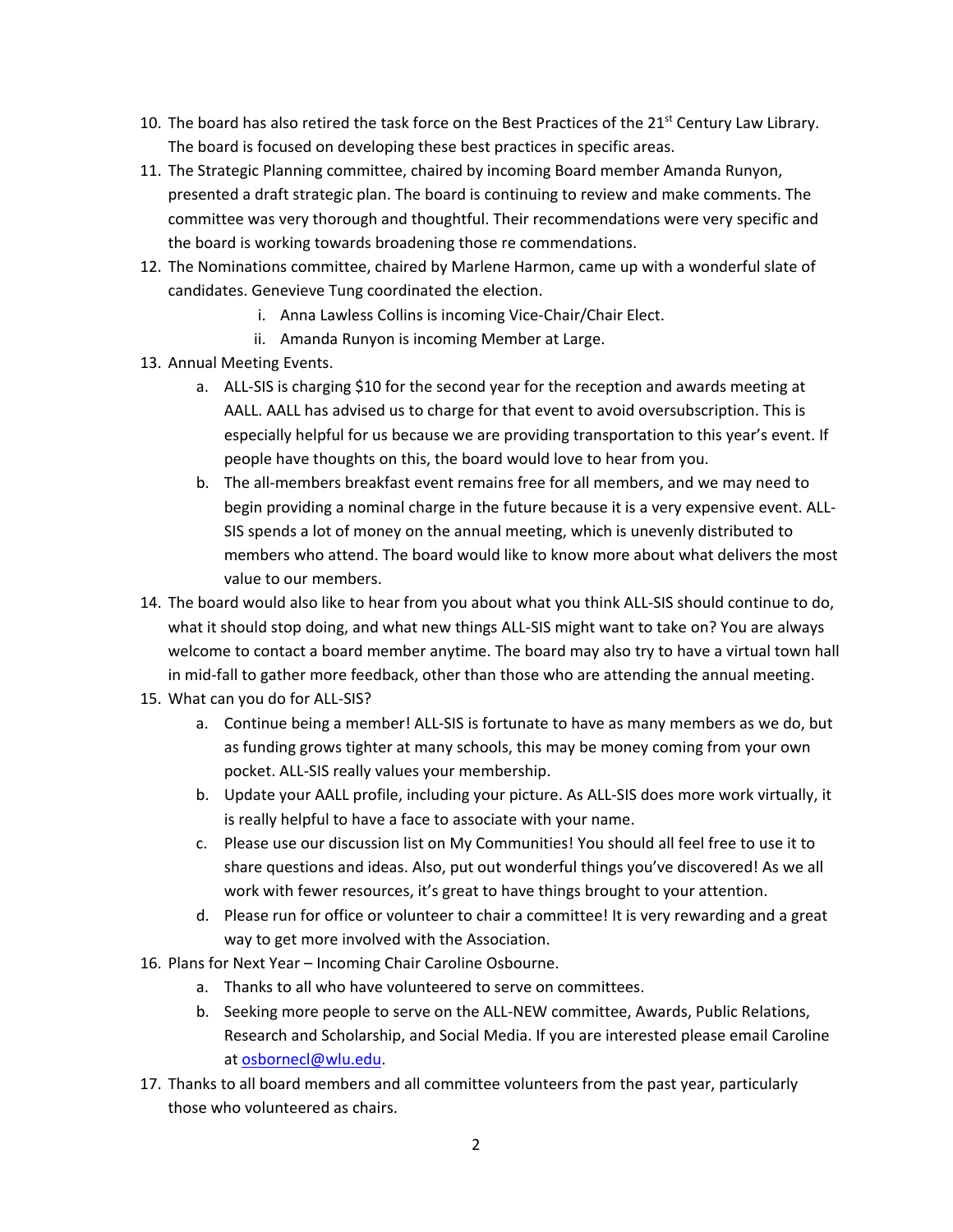- 18. Thanks to Stacy Etheridge, Meg Kribble, Paula Davidson: all three have been very helpful this past year and answered many questions.
- 19. Thanks to Lei Zhang and Barbara Bintliff for opening up the Tarlton Library at the University of Texas for our reception this year. Lei has done terrific work coordinating with AALL!
- 20. Thanks to all of our members who continue to find value in the services we provide.

Motion to adjourn: passed.

Respectfully submitted – Genevieve Tung